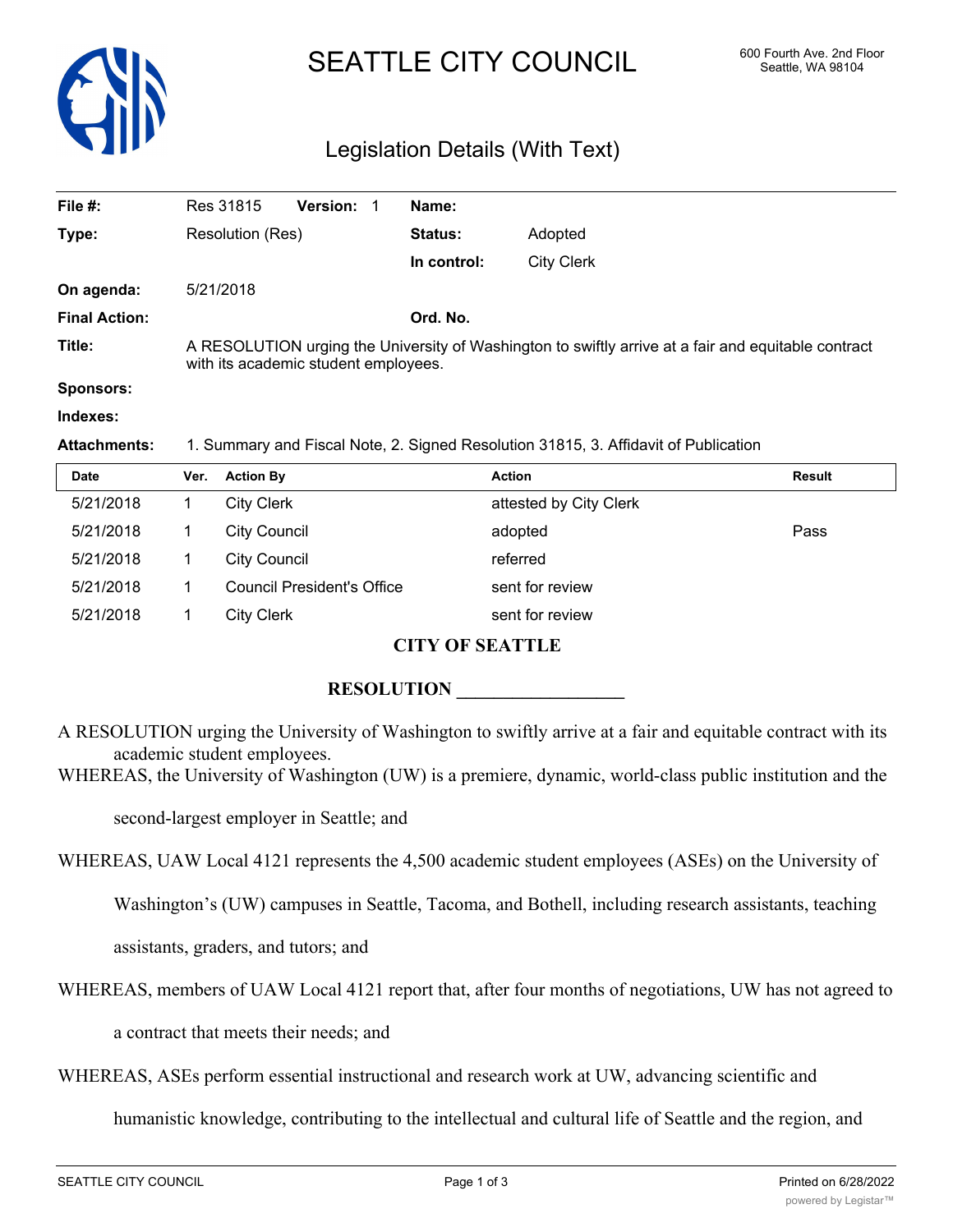attracting investment from the federal government and industries, all contributing to the economic growth, ecological sustainability, social justice, and community development of Seattle and the region; and

- WHEREAS, according to the UW 2017-2018 base rate salary schedule, ASEs are paid as little as \$20,655 for a nine-month appointment, out of which they must pay back \$951 in fees to the UW as a condition of employment; and
- WHEREAS, ASEs at UW report that this low pay and mandatory fees, along with the rising cost of living in the Puget Sound area, have made it increasingly difficult for them to survive economically at UW; and
- WHEREAS, according to a membership survey conducted by UAW Local 4121 last fall, the average ASE pays 44 percent of their income for housing, 82 percent are rent-burdened, and the majority of UW's ASEs make ends meet by cutting costs on food, clothing, child care, and other basic necessities; and
- WHEREAS, the Seattle City Council recognizes the urgent need for housing affordable to workers including the ASEs at UW; and
- WHEREAS, the UW core values statement emphasizes a commitment to "recruit the best, most diverse and innovative faculty and staff from around the world, encouraging a vibrant intellectual community for our students;" and
- WHEREAS, ASEs argue that fair pay and fee waivers are necessary to prevent the further gentrification of graduate education, so that people from low-income and working families, women, people of color, queer and trans people, immigrants, and working parents have a sustainable opportunity to earn advanced degrees and further contribute to their communities; and

WHEREAS, after four months of contract negotiations, on Tuesday, May 15, 2018, thousands of UAW Local 4121 members held a one-day strike to demand better pay and fee waivers to keep pace with the region's rising cost of living; and

WHEREAS, the Seattle City Council is concerned that if UW and UAW Local 4121 do not reach an agreement,